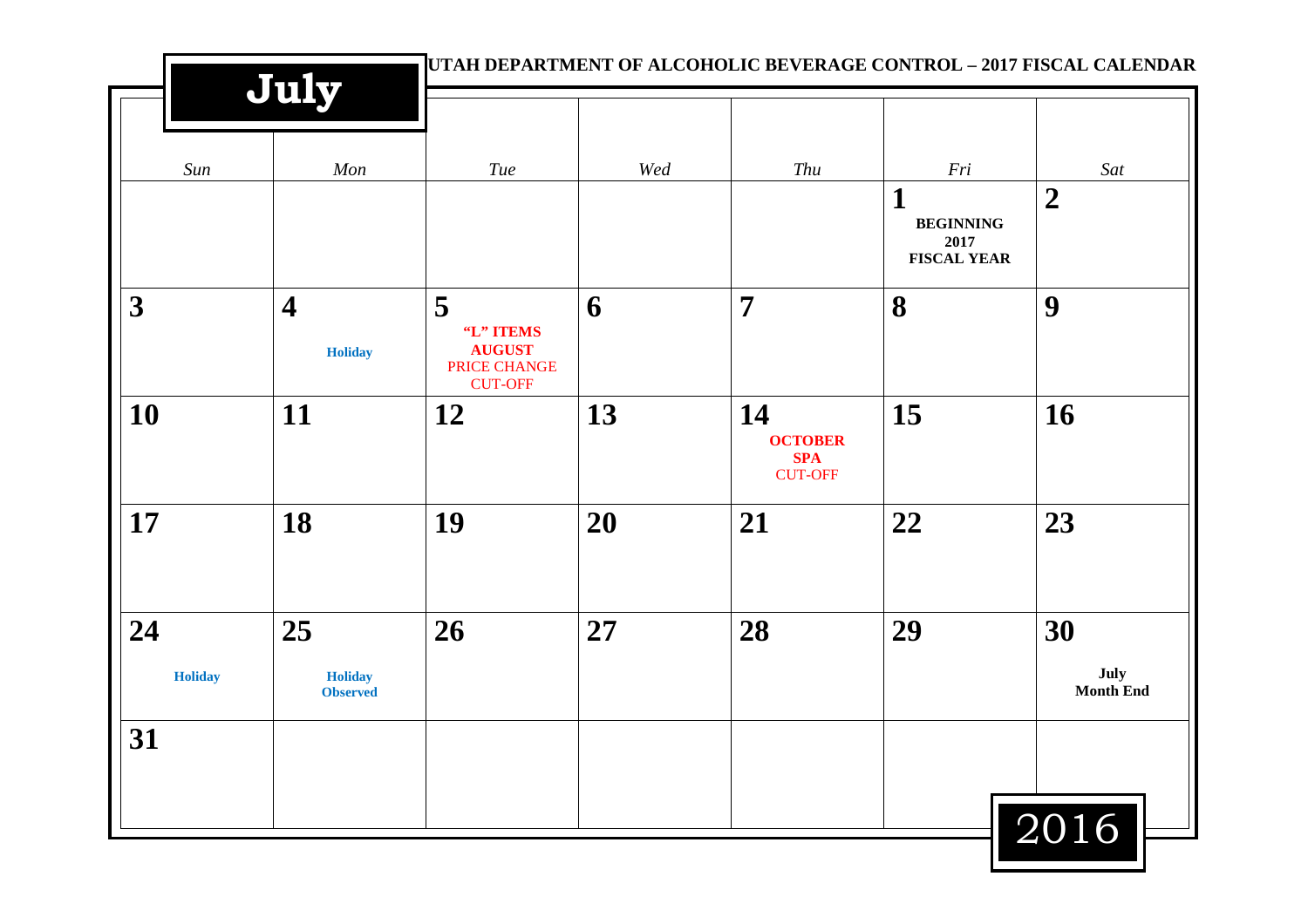|     | <b>August</b> |                                                                                     | UTAH DEPARTMENT OF ALCOHOLIC BEVERAGE CONTROL - 2017 FISCAL CALENDAR |                                                                                                 |                |                                         |  |
|-----|---------------|-------------------------------------------------------------------------------------|----------------------------------------------------------------------|-------------------------------------------------------------------------------------------------|----------------|-----------------------------------------|--|
| Sun | Mon           | Tue                                                                                 | $W\!ed$                                                              | ${\it Thu}$                                                                                     | $\mathit{Fri}$ | Sat                                     |  |
|     | $\mathbf{1}$  | $\boldsymbol{2}$<br>"L" ITEMS<br><b>SEPTEMBER</b><br>PRICE CHANGE<br><b>CUT-OFF</b> | 3                                                                    | $\overline{\mathbf{4}}$                                                                         | 5              | 6                                       |  |
| 7   | 8             | 9                                                                                   | 10                                                                   | 11<br>"GENERAL"<br><b>ITEMS</b><br><b>NOVEMBER</b><br>PRICE CHANGE<br>$&$ SPA<br><b>CUT-OFF</b> | 12             | 13                                      |  |
| 14  | 15            | 16                                                                                  | 17                                                                   | 18                                                                                              | 19             | 20                                      |  |
| 21  | 22            | 23                                                                                  | 24                                                                   | 25                                                                                              | 26             | 27<br><b>August</b><br><b>Month End</b> |  |
| 28  | 29            | 30                                                                                  | 31                                                                   |                                                                                                 |                |                                         |  |
|     |               |                                                                                     |                                                                      |                                                                                                 |                | $\sqrt{2016}$                           |  |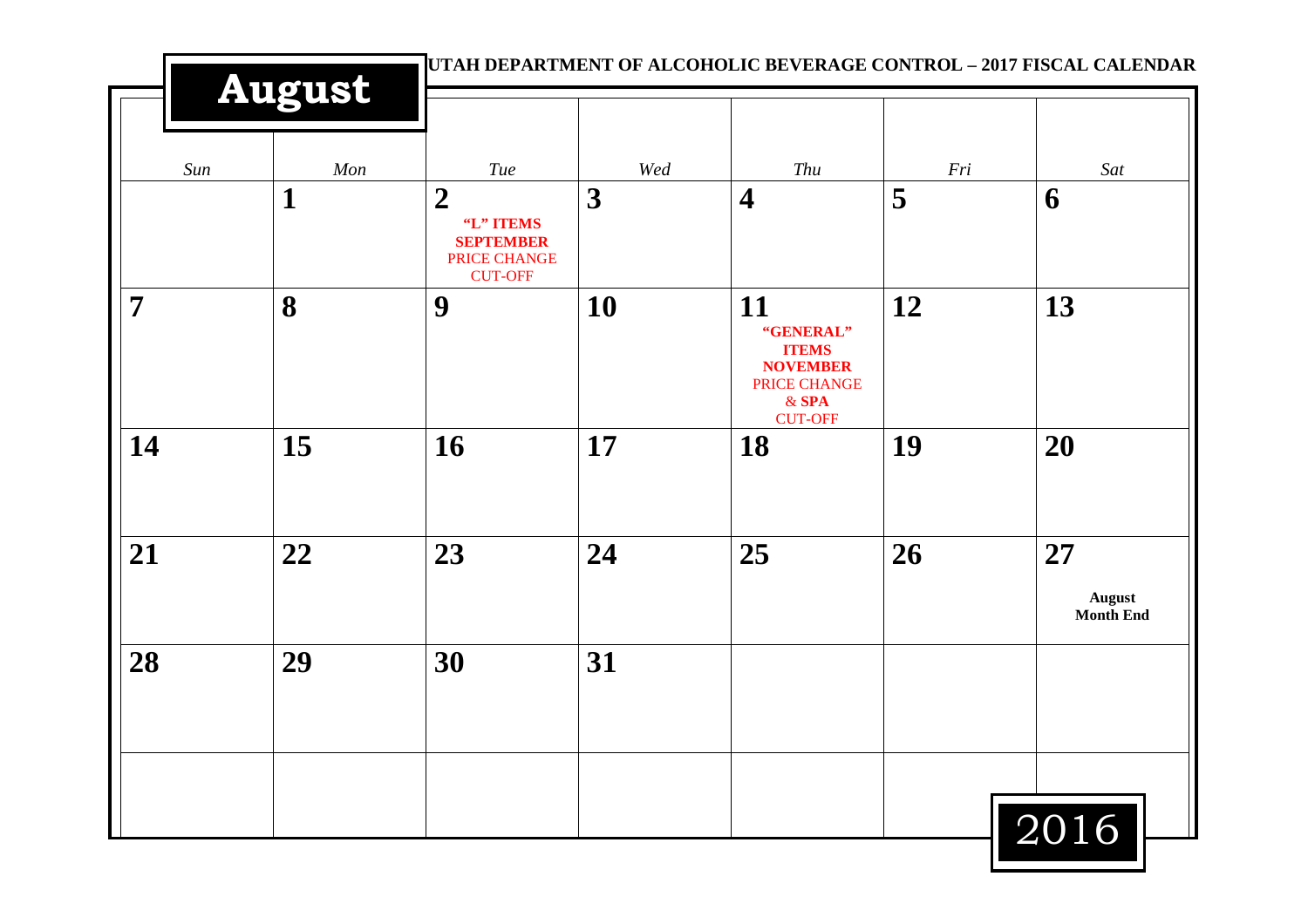|                         | September           |                                                                    |                | UTAH DEPARTMENT OF ALCOHOLIC BEVERAGE CONTROL - 2017 FISCAL CALENDAR |                         |          |
|-------------------------|---------------------|--------------------------------------------------------------------|----------------|----------------------------------------------------------------------|-------------------------|----------|
| Sun                     | Mon                 | Tue                                                                | Wed            | Thu<br>$\mathbf 1$                                                   | Fri<br>$\boldsymbol{2}$ | Sat<br>3 |
|                         |                     |                                                                    |                |                                                                      |                         |          |
| $\overline{\mathbf{4}}$ | 5<br><b>Holiday</b> | 6<br>"L" ITEMS<br><b>OCTOBER</b><br>PRICE CHANGE<br><b>CUT-OFF</b> | $\overline{7}$ | 8                                                                    | 9                       | 10       |
| 11                      | 12                  | 13                                                                 | 14             | 15<br><b>DECEMBER</b><br><b>SPA</b><br><b>CUT-OFF</b>                | <b>16</b>               | 17       |
| 18                      | 19                  | 20                                                                 | 21             | 22                                                                   | 23                      | 24       |
| 25                      | 26                  | 27                                                                 | 28             | 29                                                                   | 30                      |          |
|                         |                     |                                                                    |                |                                                                      |                         | 2016     |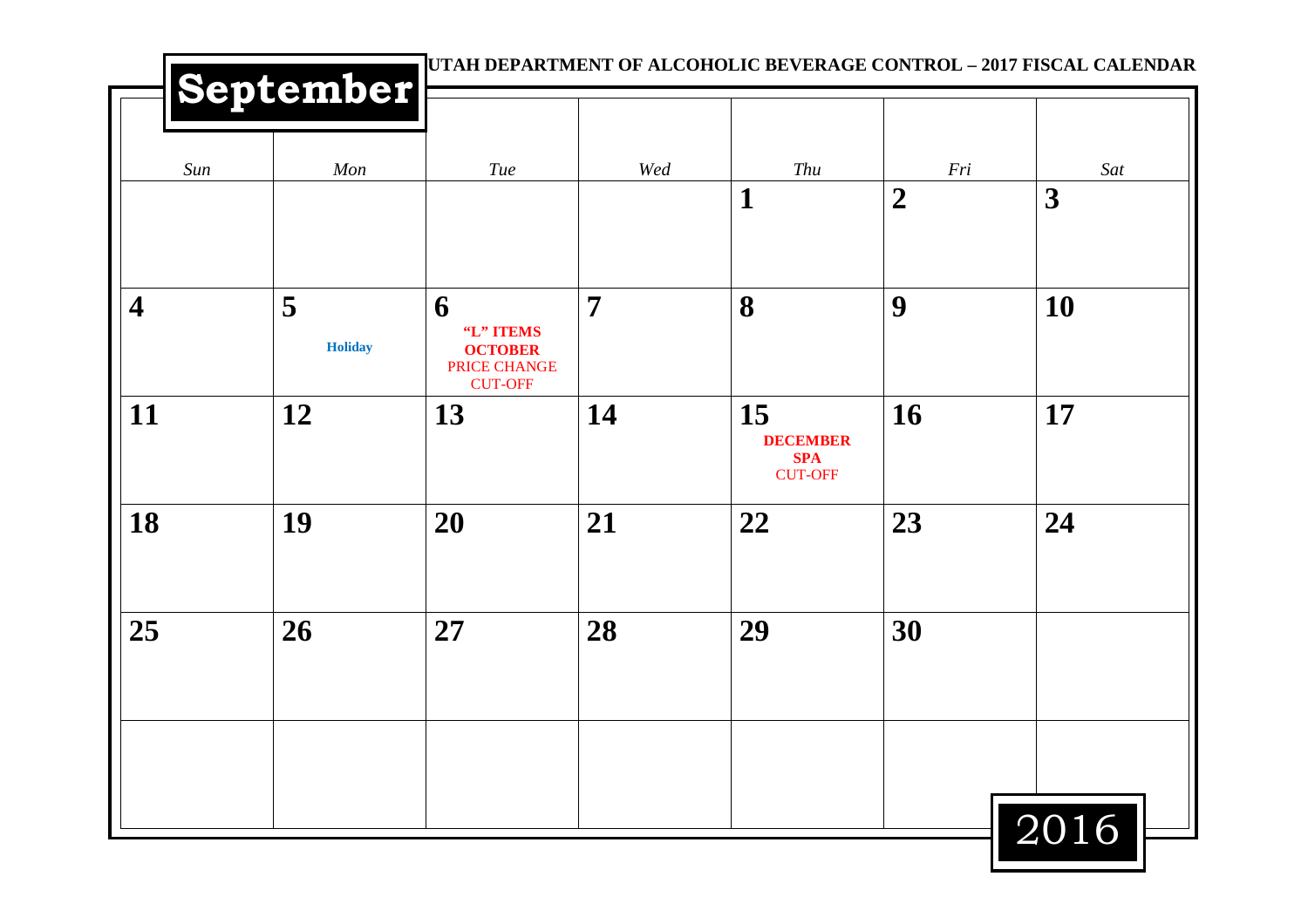|                  | UTAH DEPARTMENT OF ALCOHOLIC BEVERAGE CONTROL - 2017 FISCAL CALENDAR<br>October |                                                                                           |     |                                                      |                |                                                     |
|------------------|---------------------------------------------------------------------------------|-------------------------------------------------------------------------------------------|-----|------------------------------------------------------|----------------|-----------------------------------------------------|
| Sun              | Mon                                                                             | Tue                                                                                       | Wed | Thu                                                  | Fri            | Sat<br>$\mathbf 1$<br>September<br><b>Month End</b> |
| $\boldsymbol{2}$ | $\boldsymbol{3}$                                                                | $\overline{\mathbf{4}}$<br>"L" ITEMS<br><b>NOVEMBER</b><br>PRICE CHANGE<br><b>CUT-OFF</b> | 5   | 6                                                    | $\overline{7}$ | 8                                                   |
| 9                | 10<br><b>Holiday</b>                                                            | <b>11</b>                                                                                 | 12  | 13<br><b>JANUARY</b><br><b>SPA</b><br><b>CUT-OFF</b> | 14             | 15                                                  |
| 16               | 17                                                                              | 18                                                                                        | 19  | 20                                                   | 21             | 22                                                  |
| 23               | 24                                                                              | 25                                                                                        | 26  | 27                                                   | 28             | 29<br>October<br><b>Month End</b>                   |
| 30               | 31                                                                              |                                                                                           |     |                                                      |                | 2016                                                |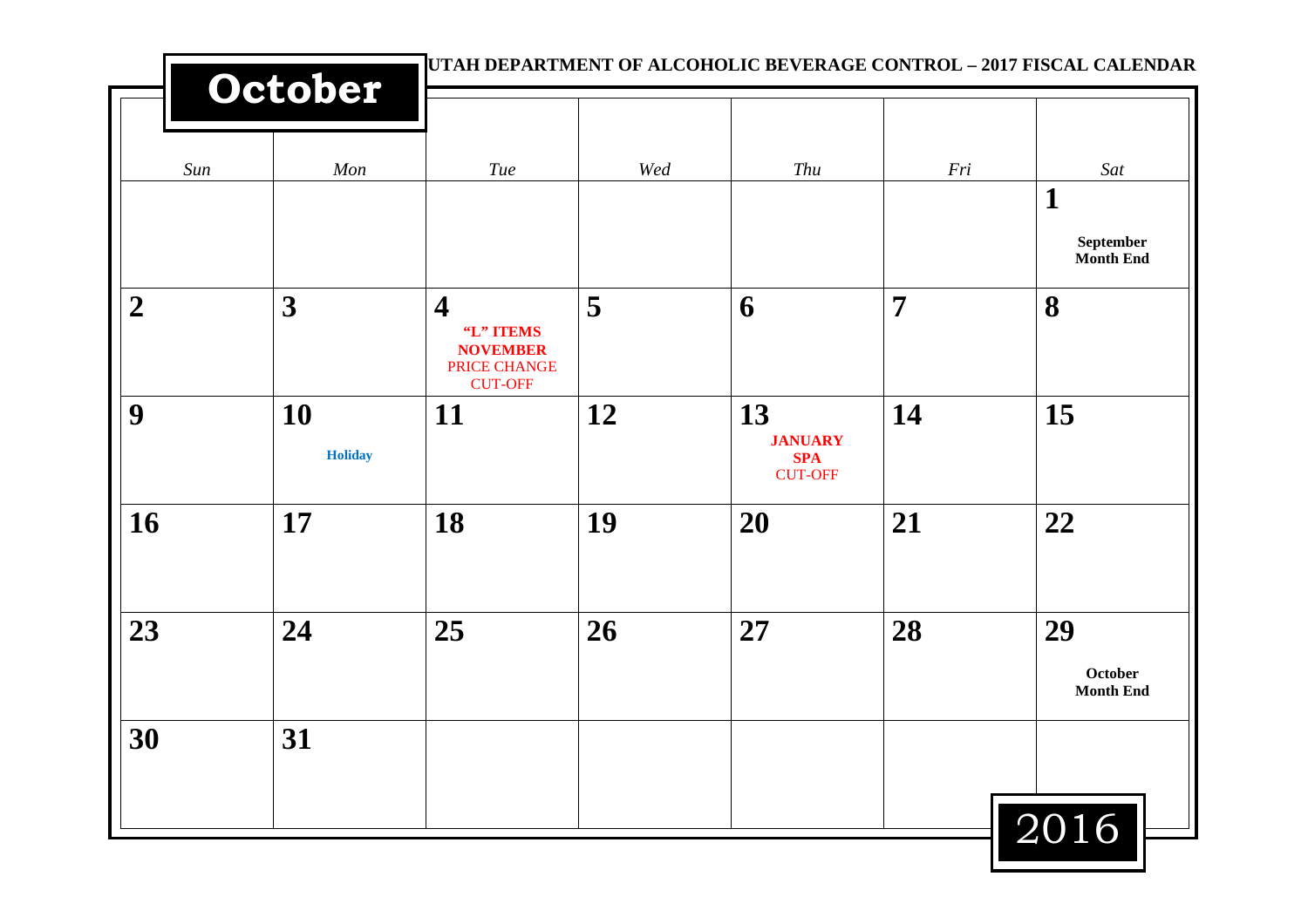|     | November |                                                                     |                |                                                                                                 |                         | UTAH DEPARTMENT OF ALCOHOLIC BEVERAGE CONTROL - 2017 FISCAL CALENDAR |
|-----|----------|---------------------------------------------------------------------|----------------|-------------------------------------------------------------------------------------------------|-------------------------|----------------------------------------------------------------------|
| Sun | Mon      | Tue                                                                 | $W\!ed$        | Thu                                                                                             | $\mathit{Fri}$          | Sat                                                                  |
|     |          | 1<br>"L" ITEMS<br><b>DECEMBER</b><br>PRICE CHANGE<br><b>CUT-OFF</b> | $\overline{2}$ | 3                                                                                               | $\overline{\mathbf{4}}$ | 5                                                                    |
| 6   | 7        | 8                                                                   | 9              | 10<br>"GENERAL"<br><b>ITEMS</b><br><b>FEBRUARY</b><br>PRICE CHANGE<br>$&$ SPA<br><b>CUT-OFF</b> | 11<br><b>Holiday</b>    | 12                                                                   |
| 13  | 14       | 15                                                                  | 16             | 17                                                                                              | 18                      | 19                                                                   |
| 20  | 21       | 22                                                                  | 23             | 24<br><b>Holiday</b>                                                                            | 25                      | 26<br><b>November</b><br><b>Month End</b>                            |
| 27  | 28       | 29                                                                  | 30             |                                                                                                 |                         |                                                                      |
|     |          |                                                                     |                |                                                                                                 |                         | 2016                                                                 |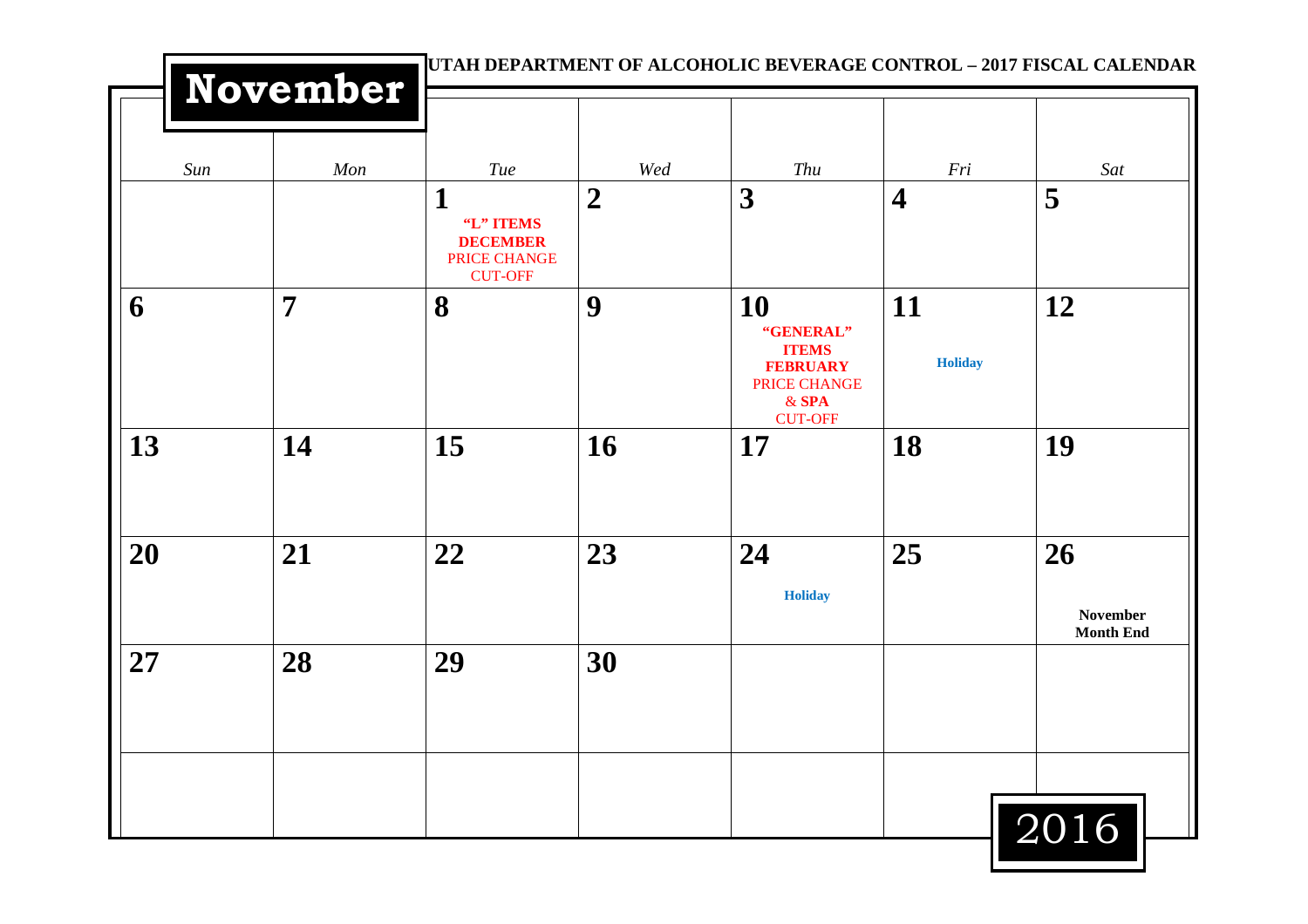|                         |                                         |                                                                    | UTAH DEPARTMENT OF ALCOHOLIC BEVERAGE CONTROL - 2017 FISCAL CALENDAR |                                                    |                         |                                           |  |  |  |
|-------------------------|-----------------------------------------|--------------------------------------------------------------------|----------------------------------------------------------------------|----------------------------------------------------|-------------------------|-------------------------------------------|--|--|--|
|                         | December                                |                                                                    |                                                                      |                                                    |                         |                                           |  |  |  |
| Sun                     | Mon                                     | Tue                                                                | Wed                                                                  | Thu<br>$\mathbf 1$                                 | Fri<br>$\boldsymbol{2}$ | Sat<br>3                                  |  |  |  |
| $\overline{\mathbf{4}}$ | 5                                       | 6<br>"L" ITEMS<br><b>JANUARY</b><br>PRICE CHANGE<br><b>CUT-OFF</b> | $\overline{7}$                                                       | 8                                                  | 9                       | 10                                        |  |  |  |
| 11                      | 12                                      | 13                                                                 | 14                                                                   | 15<br><b>MARCH</b><br><b>SPA</b><br><b>CUT-OFF</b> | 16                      | 17                                        |  |  |  |
| 18                      | 19                                      | 20                                                                 | 21                                                                   | 22                                                 | 23                      | 24                                        |  |  |  |
| 25<br><b>Holiday</b>    | 26<br><b>Holiday</b><br><b>Observed</b> | 27                                                                 | 28                                                                   | 29                                                 | 30                      | 31<br><b>December</b><br><b>Month End</b> |  |  |  |
|                         |                                         |                                                                    |                                                                      |                                                    |                         | 2016                                      |  |  |  |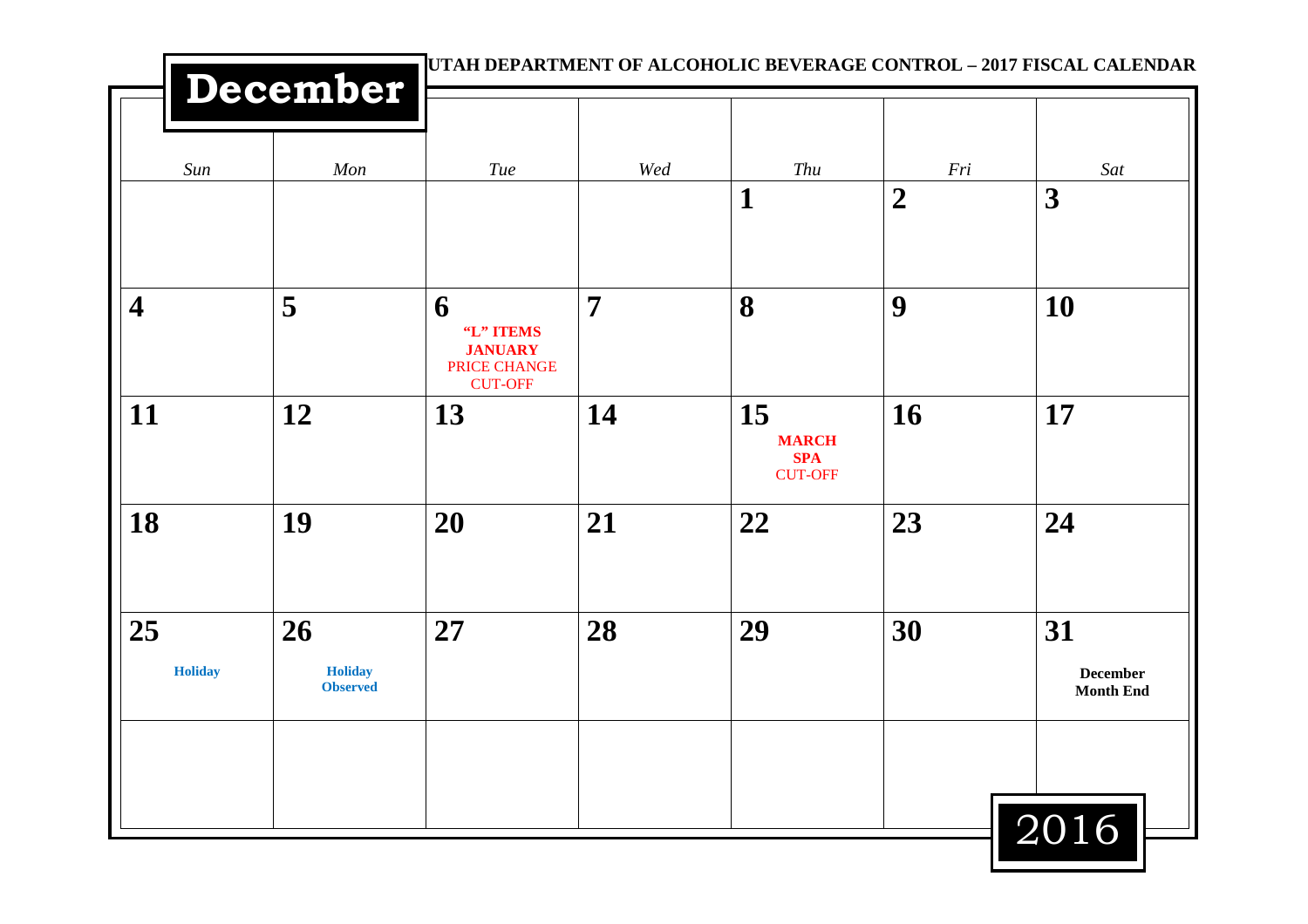|                     | January                                             |                                                                     |                         |                                                    | UTAH DEPARTMENT OF ALCOHOLIC BEVERAGE CONTROL - 2017 FISCAL CALENDAR |                                          |
|---------------------|-----------------------------------------------------|---------------------------------------------------------------------|-------------------------|----------------------------------------------------|----------------------------------------------------------------------|------------------------------------------|
| Sun                 | Mon                                                 | Tue                                                                 | Wed                     | Thu                                                | Fri                                                                  | Sat                                      |
| 1<br><b>Holiday</b> | $\overline{2}$<br><b>Holiday</b><br><b>Observed</b> | 3<br>"L" ITEMS<br><b>FEBRUARY</b><br>PRICE CHANGE<br><b>CUT-OFF</b> | $\overline{\mathbf{4}}$ | 5                                                  | 6                                                                    | $\overline{7}$                           |
| 8                   | 9                                                   | 10                                                                  | 11                      | 12<br><b>APRIL</b><br><b>SPA</b><br><b>CUT-OFF</b> | 13                                                                   | 14                                       |
| 15                  | 16<br><b>Holiday</b>                                | 17                                                                  | 18                      | 19                                                 | 20                                                                   | 21                                       |
| 22                  | 23                                                  | 24                                                                  | 25                      | 26                                                 | 27                                                                   | 28<br><b>January</b><br><b>Month End</b> |
| 29                  | 30                                                  | 31<br>"L" ITEMS<br><b>MARCH</b><br>PRICE CHANGE<br><b>CUT-OFF</b>   |                         |                                                    |                                                                      |                                          |
|                     |                                                     |                                                                     |                         |                                                    |                                                                      | 2017                                     |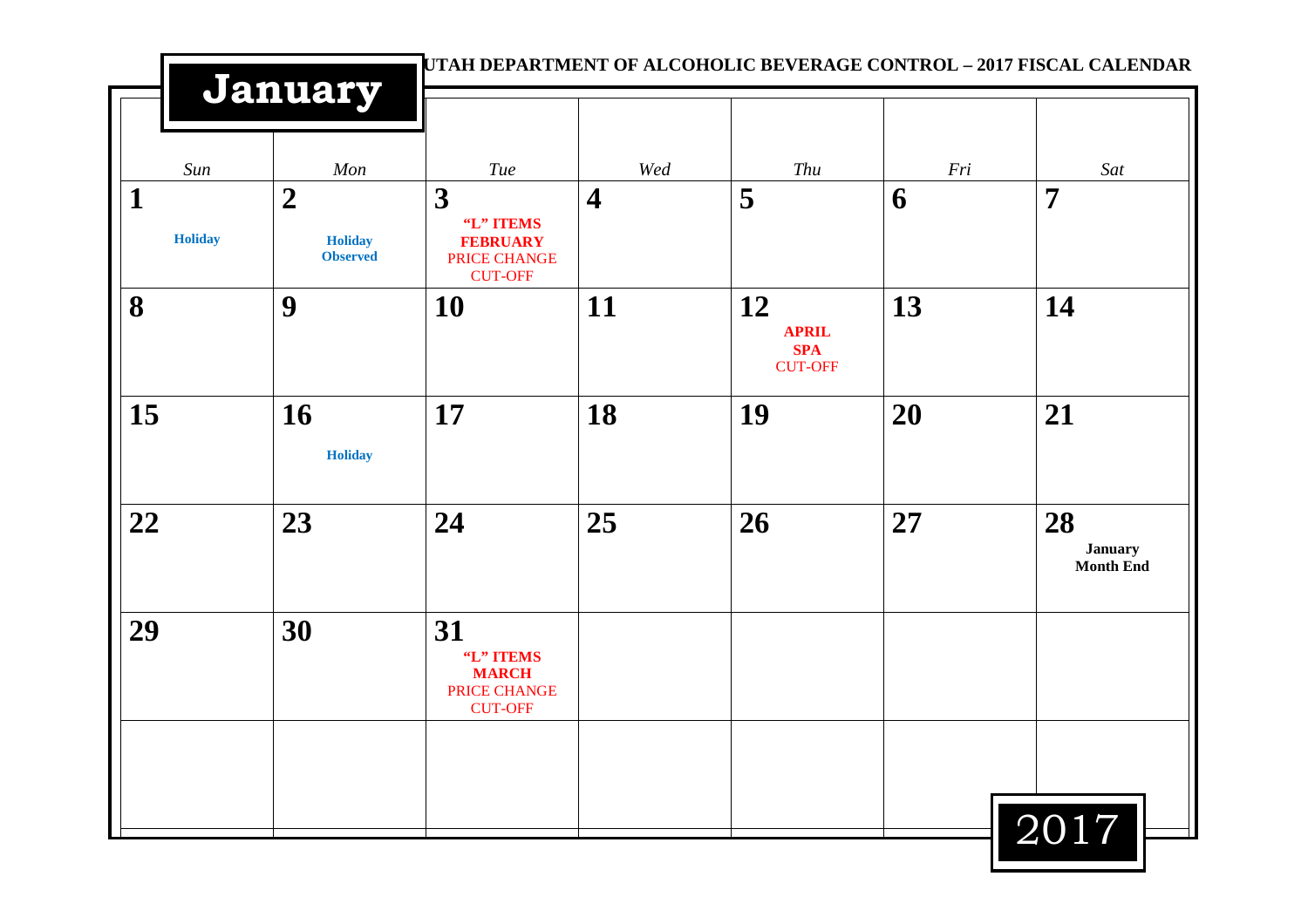|     |                      |                |         |                                                                                           |                | UTAH DEPARTMENT OF ALCOHOLIC BEVERAGE CONTROL - 2017 FISCAL CALENDAR |
|-----|----------------------|----------------|---------|-------------------------------------------------------------------------------------------|----------------|----------------------------------------------------------------------|
|     | February             |                |         |                                                                                           |                |                                                                      |
| Sun | Mon                  | Tue            | $W\!ed$ | Thu                                                                                       | $\mathit{Fri}$ | Sat                                                                  |
|     |                      |                | 1       | $\boldsymbol{2}$                                                                          | 3              | $\overline{\mathbf{4}}$                                              |
| 5   | 6                    | $\overline{7}$ | 8       | 9<br>"GENERAL"<br><b>ITEMS</b><br><b>MAY</b><br>PRICE CHANGE<br>$&$ SPA<br><b>CUT-OFF</b> | 10             | 11                                                                   |
| 12  | 13                   | 14             | 15      | <b>16</b>                                                                                 | 17             | 18                                                                   |
| 19  | 20<br><b>Holiday</b> | 21             | 22      | 23                                                                                        | 24             | 25<br>February<br><b>Month End</b>                                   |
| 26  | 27                   | 28             |         |                                                                                           |                |                                                                      |
|     |                      |                |         |                                                                                           |                | 2017                                                                 |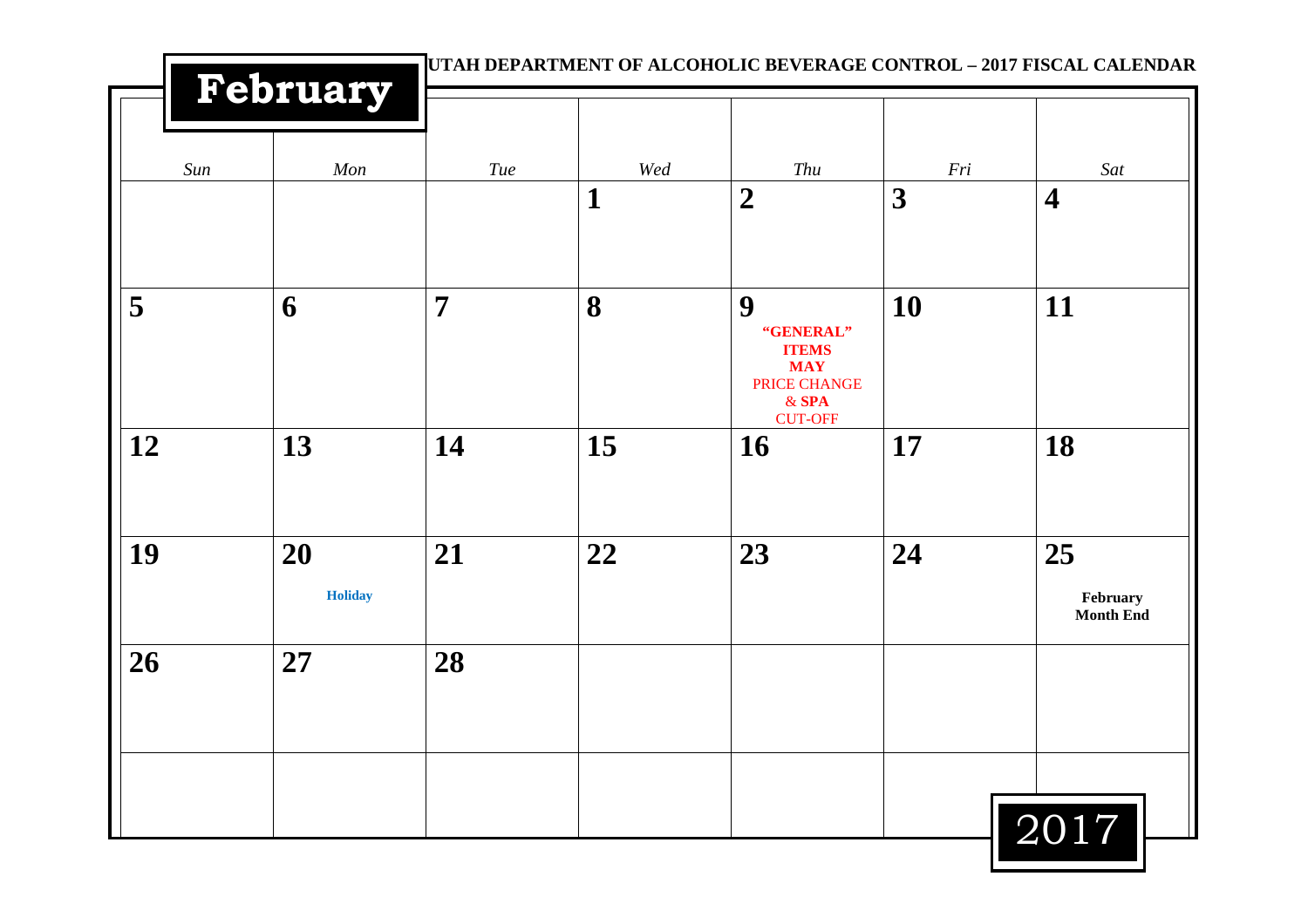|     | <b>March</b> |                                                                  | UTAH DEPARTMENT OF ALCOHOLIC BEVERAGE CONTROL - 2017 FISCAL CALENDAR |                                                          |                  |                         |
|-----|--------------|------------------------------------------------------------------|----------------------------------------------------------------------|----------------------------------------------------------|------------------|-------------------------|
| Sun | Mon          | Tue                                                              | Wed                                                                  | Thu                                                      | Fri              | Sat                     |
|     |              |                                                                  | $\mathbf{1}$                                                         | $\boldsymbol{2}$                                         | $\boldsymbol{3}$ | $\overline{\mathbf{4}}$ |
| 5   | 6            | 7<br>"L" ITEMS<br><b>APRIL</b><br>PRICE CHANGE<br><b>CUT-OFF</b> | 8                                                                    | 9                                                        | 10               | 11                      |
| 12  | 13           | 14                                                               | 15                                                                   | <b>16</b><br><b>JUNE</b><br><b>SPA</b><br><b>CUT-OFF</b> | 17               | 18                      |
| 19  | 20           | 21                                                               | 22                                                                   | 23                                                       | 24               | 25                      |
| 26  | 27           | 28                                                               | 29                                                                   | 30                                                       | 31               |                         |
|     |              |                                                                  |                                                                      |                                                          |                  | 2017                    |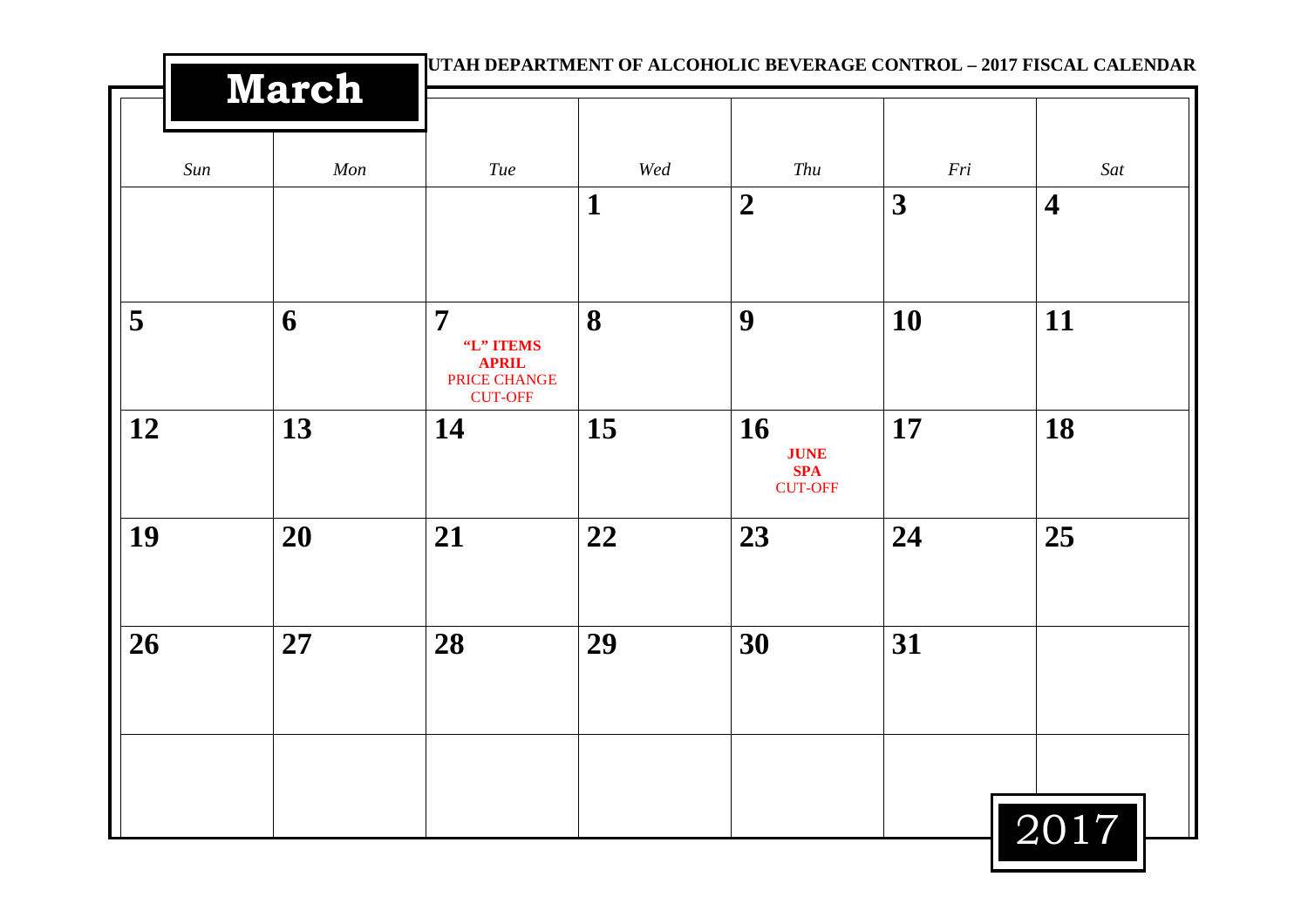|                  |                |                                                                                      | UTAH DEPARTMENT OF ALCOHOLIC BEVERAGE CONTROL - 2017 FISCAL CALENDAR |                                                   |                |                                 |  |  |
|------------------|----------------|--------------------------------------------------------------------------------------|----------------------------------------------------------------------|---------------------------------------------------|----------------|---------------------------------|--|--|
|                  | <b>April</b>   |                                                                                      |                                                                      |                                                   |                |                                 |  |  |
| Sun              | $\mathit{Mon}$ | $\mathit{True}$                                                                      | $\mathit{Wed}$                                                       | $\mathit{Thu}$                                    | $\mathit{Fri}$ | Sat                             |  |  |
|                  |                |                                                                                      |                                                                      |                                                   |                | $\mathbf{1}$                    |  |  |
|                  |                |                                                                                      |                                                                      |                                                   |                | March<br><b>Month End</b>       |  |  |
| $\boldsymbol{2}$ | 3              | $\overline{\mathbf{4}}$<br>"L" ITEMS<br><b>MAY</b><br>PRICE CHANGE<br><b>CUT-OFF</b> | 5                                                                    | 6                                                 | $\overline{7}$ | 8                               |  |  |
| 9                | 10             | 11                                                                                   | 12                                                                   | 13<br><b>JULY</b><br><b>SPA</b><br><b>CUT-OFF</b> | 14             | 15                              |  |  |
| 16               | 17             | 18                                                                                   | 19                                                                   | 20                                                | 21             | 22                              |  |  |
| 23               | 24             | 25                                                                                   | 26                                                                   | 27                                                | 28             | 29<br>April<br><b>Month End</b> |  |  |
| 30               |                |                                                                                      |                                                                      |                                                   |                |                                 |  |  |
|                  |                |                                                                                      |                                                                      |                                                   |                | 2017                            |  |  |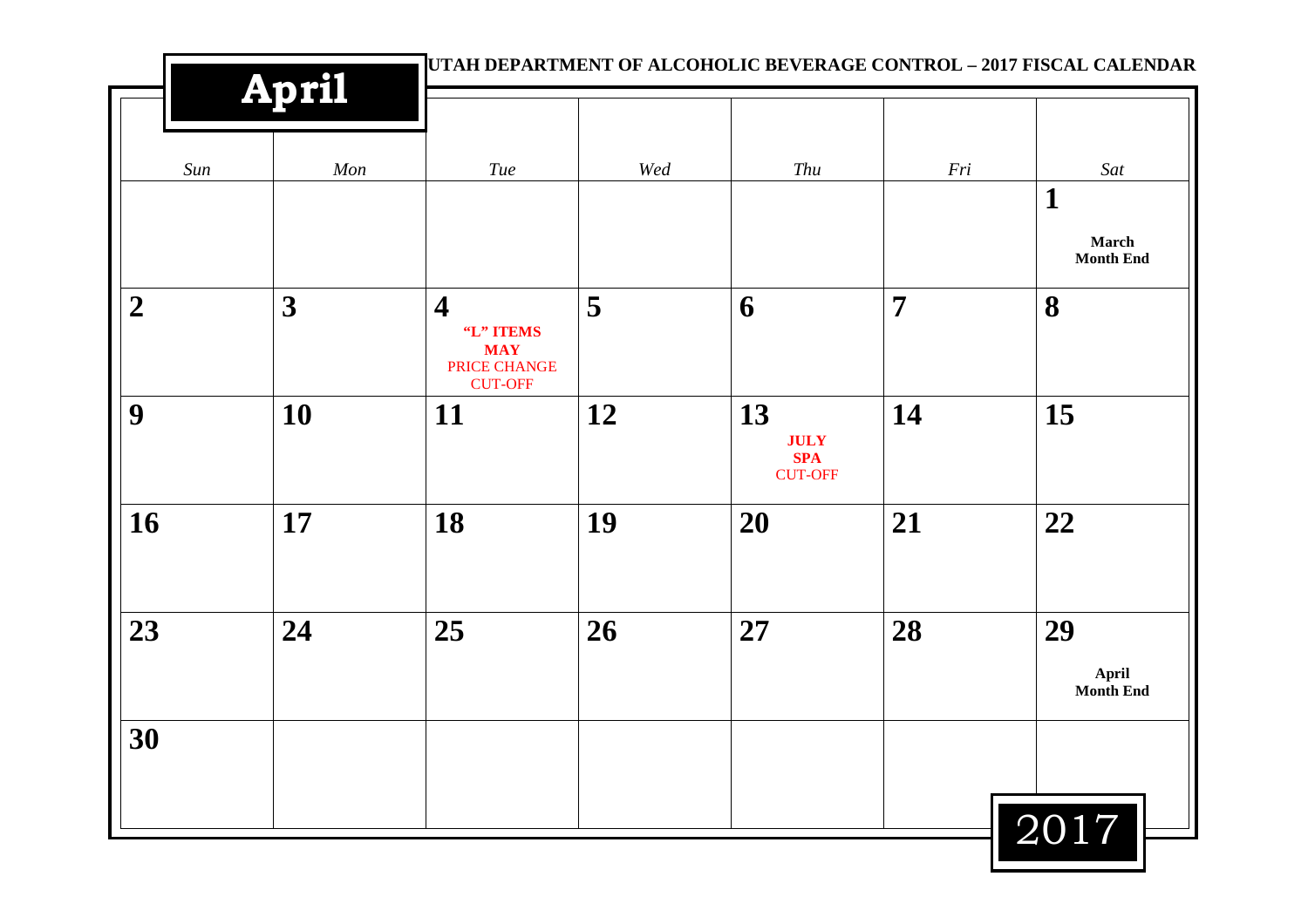|                | <b>May</b>           |                                                                                |         |                                                                                               |     | UTAH DEPARTMENT OF ALCOHOLIC BEVERAGE CONTROL - 2017 FISCAL CALENDAR |  |  |
|----------------|----------------------|--------------------------------------------------------------------------------|---------|-----------------------------------------------------------------------------------------------|-----|----------------------------------------------------------------------|--|--|
| Sun            | Mon                  | Tue                                                                            | $W\!ed$ | Thu                                                                                           | Fri | Sat                                                                  |  |  |
|                | $\mathbf 1$          | $\boldsymbol{2}$<br>"L" ITEMS<br><b>JUNE</b><br>PRICE CHANGE<br><b>CUT-OFF</b> | 3       | $\overline{\mathbf{4}}$                                                                       | 5   | 6                                                                    |  |  |
| $\overline{7}$ | 8                    | 9                                                                              | 10      | 11<br>"GENERAL"<br><b>ITEMS</b><br><b>AUGUST</b><br>PRICE CHANGE<br>$&$ SPA<br><b>CUT-OFF</b> | 12  | 13                                                                   |  |  |
| 14             | 15                   | 16                                                                             | 17      | 18                                                                                            | 19  | 20                                                                   |  |  |
| 21             | 22                   | 23                                                                             | 24      | 25                                                                                            | 26  | 27<br>May<br><b>Month End</b>                                        |  |  |
| 28             | 29<br><b>Holiday</b> | 30<br>"L" ITEMS<br><b>JULY</b><br>PRICE CHANGE<br><b>CUT-OFF</b>               | 31      |                                                                                               |     |                                                                      |  |  |
|                |                      |                                                                                |         |                                                                                               |     | 2017                                                                 |  |  |